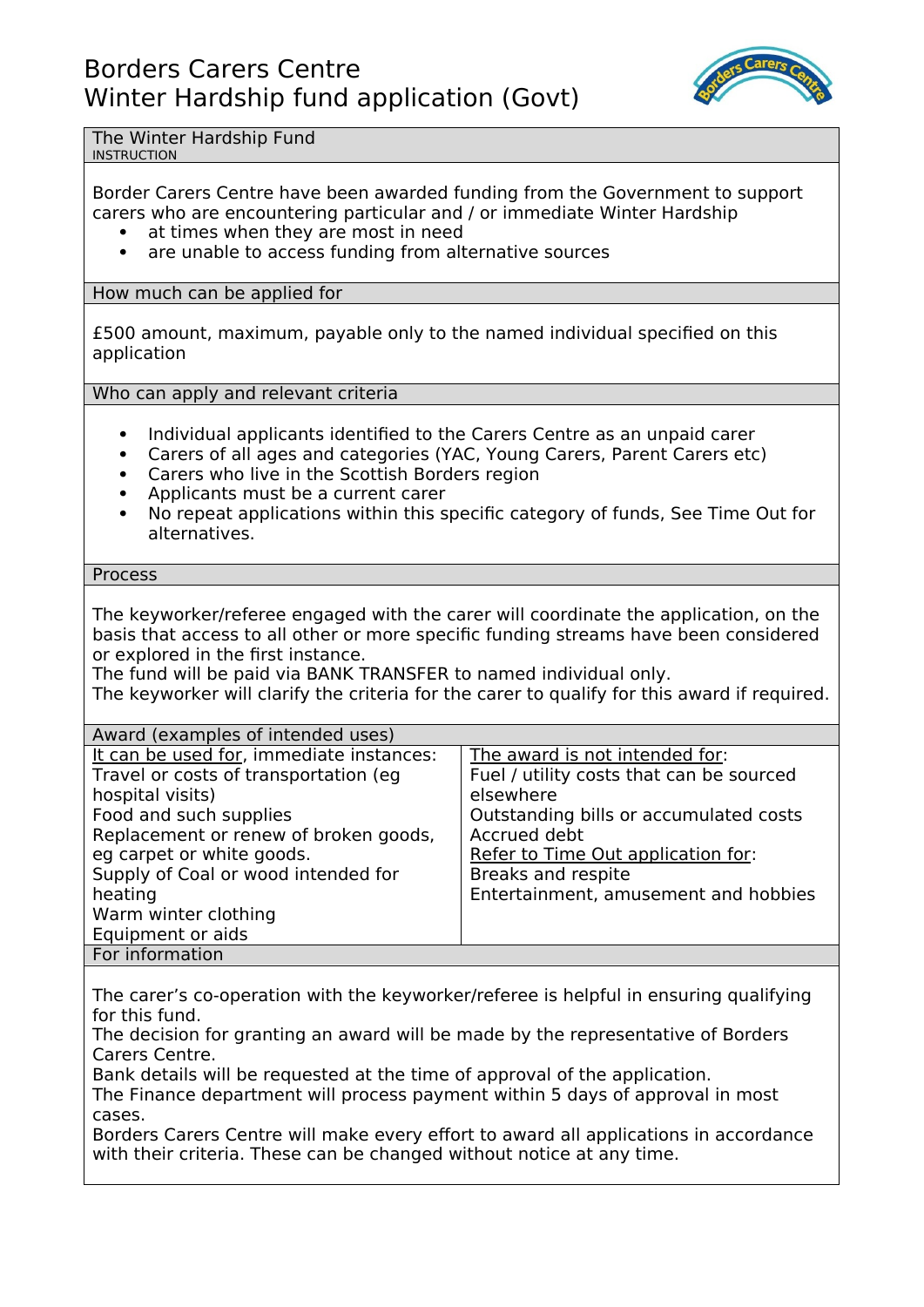

| <b>The Winter Hardship Fund</b><br><b>APPLICATION</b> |                                                                             |           |                     |            |           |        |
|-------------------------------------------------------|-----------------------------------------------------------------------------|-----------|---------------------|------------|-----------|--------|
| <b>KEYWORKER/</b>                                     |                                                                             |           | Designation         |            |           |        |
| <b>REFEREE</b>                                        |                                                                             |           | or                  |            |           |        |
|                                                       |                                                                             |           | Organisatio<br>n    |            |           |        |
| <b>LOCALITY or</b>                                    |                                                                             |           | <b>DATE OF</b>      |            |           |        |
| Email contact                                         |                                                                             |           | <b>SUBMISSIO</b>    |            |           |        |
|                                                       |                                                                             |           | N                   |            |           |        |
| <b>CARER Application details</b>                      |                                                                             |           |                     |            |           |        |
| <b>Name</b>                                           |                                                                             |           |                     |            |           |        |
| in full                                               |                                                                             |           |                     |            |           |        |
| <b>Telephone</b><br>contacts                          |                                                                             |           |                     |            |           |        |
|                                                       |                                                                             |           |                     |            |           |        |
| <b>Address</b>                                        |                                                                             |           |                     |            |           |        |
|                                                       |                                                                             |           |                     |            |           |        |
| Including postcode                                    |                                                                             |           |                     |            |           |        |
|                                                       | Please tick one of the following options                                    |           |                     |            |           |        |
| I am Parent Carer                                     |                                                                             |           |                     |            |           | P<br>C |
| I am a carer for someone aged 21-64                   |                                                                             |           |                     |            |           |        |
|                                                       | I am a carer for an older person aged 65 or over                            |           |                     |            |           |        |
|                                                       | I am a young carer (up to age 18) who cares for children or                 |           |                     |            |           | Y      |
| adults                                                |                                                                             |           |                     |            |           | C      |
| <b>CARER FOR details</b>                              |                                                                             |           |                     | <b>YES</b> | <b>NO</b> |        |
|                                                       | Does the person you care for live with you?                                 |           |                     |            |           |        |
|                                                       | How many hours a week do you care for them?                                 |           |                     |            |           |        |
|                                                       | Does the person you care for have any of the following conditions. Tick all |           |                     |            |           |        |
| that apply                                            |                                                                             |           |                     |            |           |        |
| Physical disability                                   |                                                                             |           | Learning disability |            |           |        |
| Sensory                                               |                                                                             | Autism    |                     |            |           |        |
| impairment                                            |                                                                             |           |                     |            |           |        |
|                                                       |                                                                             |           |                     |            |           |        |
| <b>Mental illness</b>                                 |                                                                             | Dementia  |                     |            |           |        |
| Alcohol/substance                                     | Long term illness                                                           |           |                     |            |           |        |
| addiction                                             | Disease or                                                                  |           |                     |            |           |        |
|                                                       |                                                                             | condition |                     |            |           |        |
| Other condition                                       |                                                                             |           |                     |            |           |        |
|                                                       |                                                                             |           |                     |            |           |        |
|                                                       | <b>Information concerning request of Funds</b>                              |           |                     |            |           |        |
| <b>Amount</b> applied<br>for £s (maximum              |                                                                             |           |                     |            |           |        |
|                                                       |                                                                             |           |                     |            |           |        |